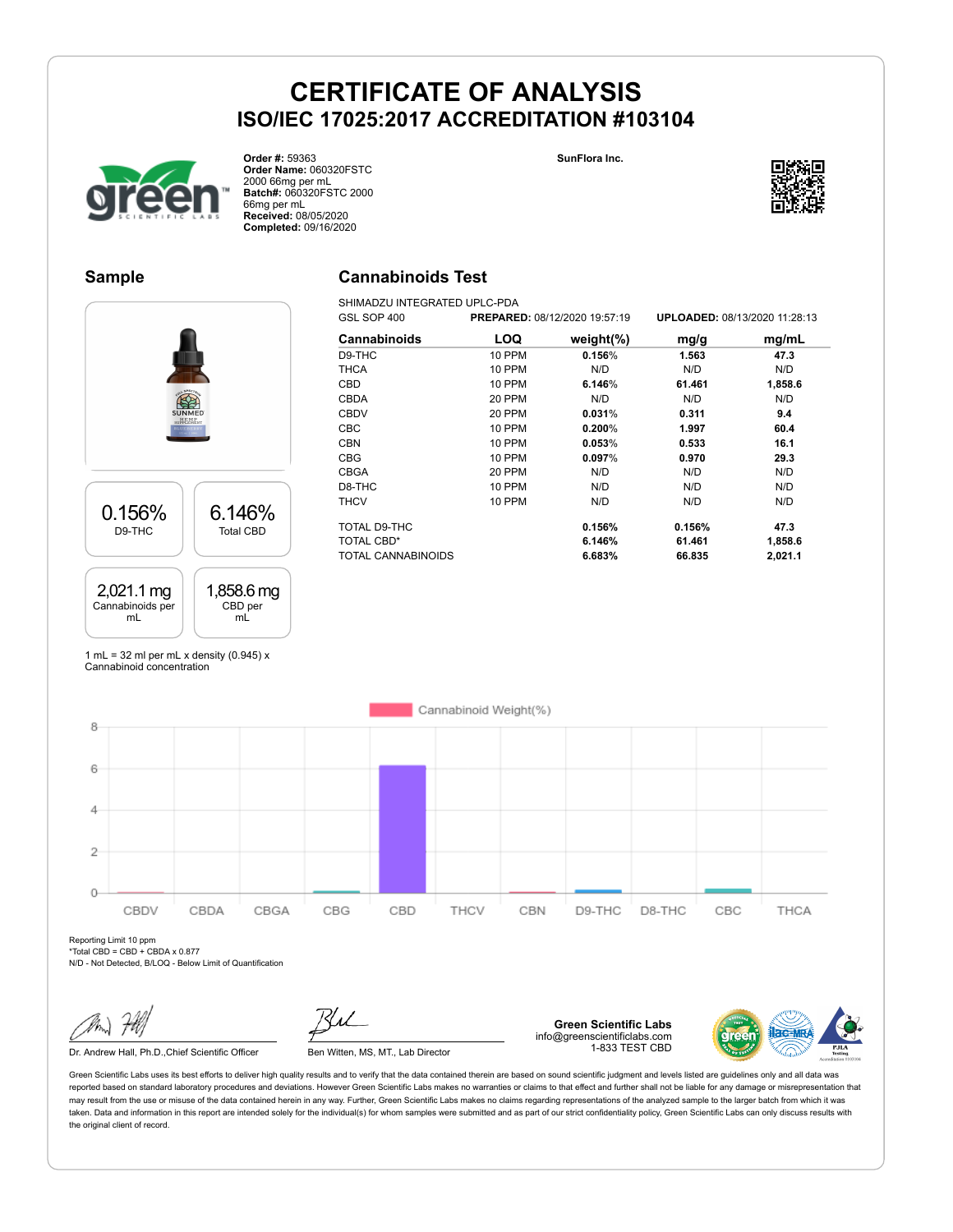

**Order #:** 59363 **Order Name:** 060320FSTC 2000 66mg per mL **Batch#:** 060320FSTC 2000 66mg per mL **Received:** 08/05/2020 **Completed:** 09/16/2020

## **TERPENES: TOTAL (0.214%)**

Headspace GCMS - Shimadzu GCMS QP2020 with HS20

| Terpene             | Results (%)  | LOQ (%) | LOD(%)  |
|---------------------|--------------|---------|---------|
| 3-CARENE            | 0.016%       | 0.0067% | 0.0063% |
| ALPHA-BISABOLOL     | B/LOQ        | 0.0067% | 0.0063% |
| AI PHA-PINENE       | 0.055%       | 0.0067% | 0.0063% |
| <b>BETA-MYRCENE</b> | 0.015%       | 0.0067% | 0.0063% |
| <b>BETA-PINENE</b>  | 0.033%       | 0.0067% | 0.0063% |
| <b>CAMPHENE</b>     | B/LOQ        | 0.0067% | 0.0063% |
| CARYOPHYLL FNF      | 0.020%       | 0.0067% | 0.0063% |
| CARYOPHYLLENE OXIDE | 0.015%       | 0.0067% | 0.0063% |
| <b>GUAIOL</b>       | B/LOQ        | 0.0067% | 0.0063% |
| HUMULFNE            | B/LOQ        | 0.0067% | 0.0063% |
| <b>LIMONENE</b>     | 0.041%       | 0.0067% | 0.0063% |
| LINALOOL            | <b>B/LOQ</b> | 0.0067% | 0.0063% |





GSL SOP 404 **Uploaded:** 08/13/2020 15:33:11

### **Terpenes Breakdown**



### **Top Terpenes Results:**



#### **Tested for but not present:**

ALPHA-TERPINENE, TRANS-BETA-OCIMENE, P-CYMENE, CIS-BETA-OCIMENE, EUCALYPTOL, ISOPULEGOL, GERANIOL, CIS-NEROLIDOL, TRANS-NEROLIDOL

Dr. Andrew Hall, Ph.D.,Chief Scientific Officer Ben Witten, MS, MT., Lab Director

**Green Scientific Labs** info@greenscientificlabs.com 1-833 TEST CBD

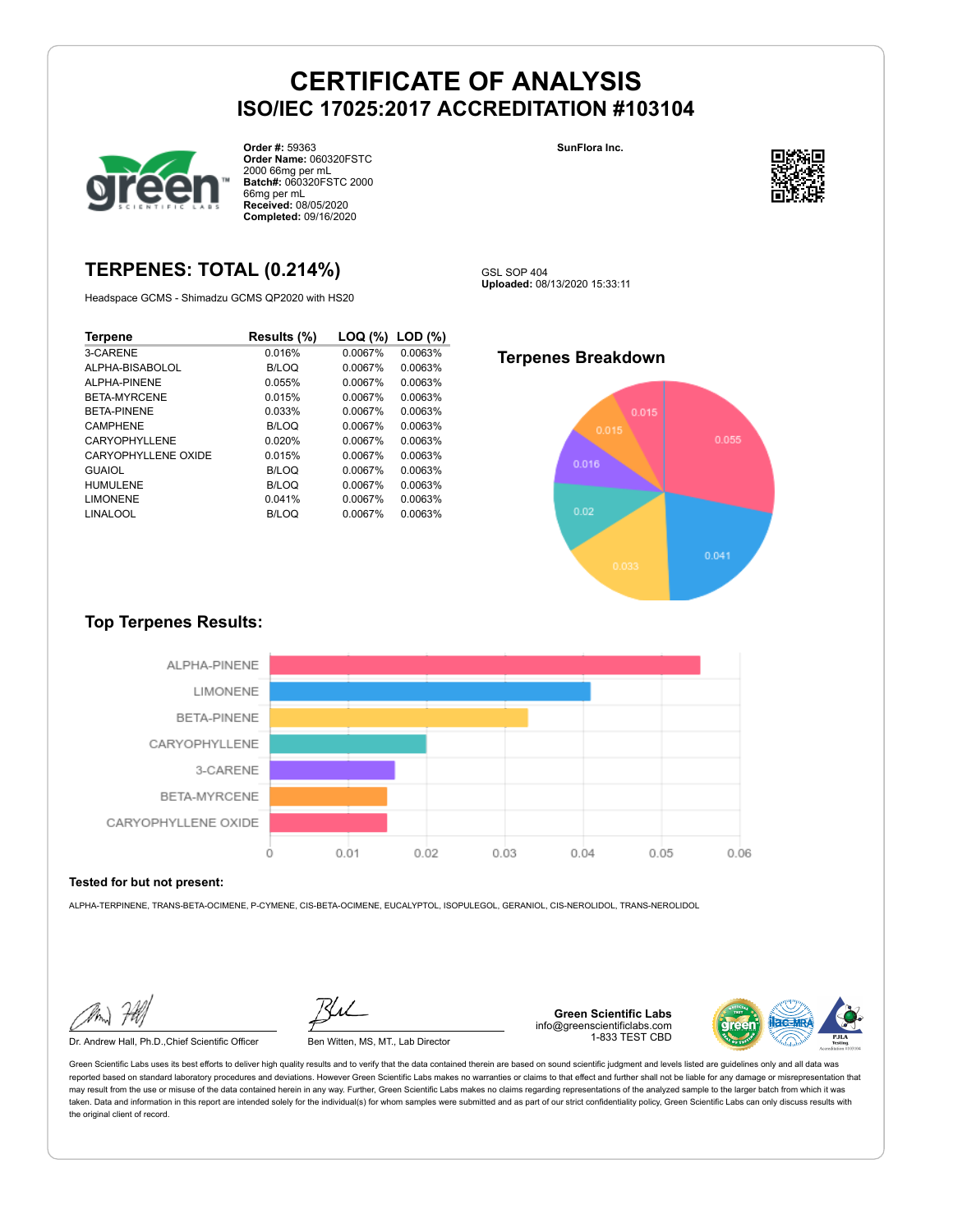**SunFlora Inc.**



**Order #:** 59363 **Order Name:** 060320FSTC 2000 66mg per mL **Batch#:** 060320FSTC 2000 66mg per mL **Received:** 08/05/2020 **Completed:** 09/16/2020



## **PESTICIDE ANALYSIS:**

GSL SOP 401 **PREPARED:** 08/12/2020 20:09:45 **UPLOADED:** 08/17/2020 13:57:55

GCMS-MS - Shimadzu GCMS-TQ8040

| Pesticide        | <b>Action Level</b><br>(ppm) | Results<br>(ppm) | LOQ<br>(ppm) | LOD<br>(ppm) |  |
|------------------|------------------------------|------------------|--------------|--------------|--|
| CAPTAN           | 3.000                        | N/D              | 0.003        | 0.001        |  |
| <b>CHLORDANE</b> | 0.100                        | N/D              | 0.003        | 0.001        |  |
| CHLORFENAPYR     | 0.100                        | N/D              | 0.003        | 0.001        |  |
| COUMAPHOS        | 0.100                        | N/D              | 0.003        | 0.001        |  |
|                  |                              |                  |              |              |  |

| <b>Pesticide</b>        | <b>Action Level Results LOQ LOD</b> |                   |       |       |
|-------------------------|-------------------------------------|-------------------|-------|-------|
|                         | (ppm)                               | (ppm) (ppm) (ppm) |       |       |
| <b>CYFLUTHRIN</b>       | 1.000                               | N/D               | 0.003 | 0.001 |
| <b>CYPERMETHRIN</b>     | 1.000                               | N/D               | 0.003 | 0.001 |
| PENTACHLORONITROBENZENE | 0.200                               | N/D               | 0.003 | 0.001 |

LCMS-MS - Shimadzu LCMS-8060

| <b>Pesticide</b>           | <b>Action Level</b> | <b>Results</b> | LOQ   | <b>LOD</b> |
|----------------------------|---------------------|----------------|-------|------------|
|                            | (ppm)               | (ppm)          | (ppm) | (ppm)      |
| <b>ABAMECTIN B1A</b>       | 0.300               | N/D            | 0.005 | 0.001      |
| <b>ACEPHATE</b>            | 3.000               | N/D            | 0.001 | 0.001      |
| <b>ACEQUINOCYL</b>         | 2.000               | N/D            | 0.001 | 0.001      |
| <b>ACETAMIPRID</b>         | 3.000               | N/D            | 0.005 | 0.001      |
| <b>ALDICARB</b>            | 0.100               | N/D            | 0.005 | 0.001      |
| <b>AZOXYSTROBIN</b>        | 3.000               | N/D            | 0.001 | 0.001      |
| <b>BIFENAZATE</b>          | 3.000               | N/D            | 0.005 | 0.001      |
| <b>BIFENTHRIN</b>          | 0.500               | N/D            | 0.005 | 0.001      |
| <b>BOSCALID</b>            | 3.000               | N/D            | 0.005 | 0.001      |
| <b>CARBARYL</b>            | 0.500               | N/D            | 0.003 | 0.001      |
| <b>CARBOFURAN</b>          | 0.100               | N/D            | 0.001 | 0.001      |
| <b>CHLORANTRANILIPROLE</b> | 3.000               | N/D            | 0.005 | 0.005      |
| CHLORMEQUAT                | 3.000               | N/D            | 0.025 | 0.025      |
| <b>CHLORIDE</b>            |                     |                |       |            |
| <b>CHLORPYRIFOS</b>        | 0.100               | N/D            | 0.001 | 0.001      |
| <b>CLOFENTEZINE</b>        | 0.500               | N/D            | 0.001 | 0.001      |
| <b>DAMINOZIDE</b>          | 0.100               | N/D            | 0.005 | 0.001      |
| <b>DIAZINON</b>            | 0.200               | N/D            | 0.001 | 0.001      |
| <b>DICHLORVOS</b>          | 0.100               | N/D            | 0.005 | 0.001      |
| <b>DIMETHOATE</b>          | 0.100               | N/D            | 0.001 | 0.001      |
| <b>DIMETHOMORPH</b>        | 3.000               | N/D            | 0.005 | 0.001      |
| <b>ETHOPROPHOS</b>         | 0.100               | N/D            | 0.001 | 0.001      |
| <b>ETOFENPROX</b>          | 0.100               | N/D            | 0.001 | 0.001      |
| <b>ETOXAZOLE</b>           | 1.500               | N/D            | 0.010 | 0.005      |
| <b>FENHEXAMID</b>          | 3.000               | N/D            | 0.005 | 0.001      |
| <b>FENOXYCARB</b>          | 0.100               | N/D            | 0.005 | 0.001      |
| <b>FENPYROXIMATE</b>       | 2.000               | N/D            | 0.001 | 0.001      |
| <b>FIPRONIL</b>            | 0.100               | N/D            | 0.003 | 0.001      |
| <b>FLONICAMID</b>          | 2.000               | N/D            | 0.025 | 0.010      |
| <b>FLUDIOXONIL</b>         | 3.000               | N/D            | 0.003 | 0.001      |
| <b>HEXYTHIAZOX</b>         | 2.000               | N/D            | 0.005 | 0.001      |
|                            |                     |                |       |            |

| Pesticide              | <b>Action Level</b> | <b>Results</b> | LOQ   | LOD   |
|------------------------|---------------------|----------------|-------|-------|
|                        | (ppm)               | (ppm)          | (ppm) | (ppm) |
| <b>IMAZALIL</b>        | 0.100               | N/D            | 0.005 | 0.001 |
| <b>IMIDACLOPRID</b>    | 3.000               | N/D            | 0.005 | 0.001 |
| <b>KRESOXIM-METHYL</b> | 1.000               | N/D            | 0.010 | 0.005 |
| <b>MALATHION</b>       | 2.000               | N/D            | 0.005 | 0.001 |
| METALAXYL              | 3.000               | N/D            | 0.001 | 0.001 |
| <b>METHIOCARB</b>      | 0.100               | N/D            | 0.005 | 0.001 |
| <b>METHOMYL</b>        | 0.100               | N/D            | 0.001 | 0.001 |
| <b>MEVINPHOS</b>       | 0.100               | N/D            | 0.001 | 0.001 |
| <b>MYCLOBUTANIL</b>    | 3.000               | N/D            | 0.005 | 0.001 |
| <b>NALED</b>           | 0.500               | N/D            | 0.005 | 0.001 |
| <b>OXAMYL</b>          | 0.500               | N/D            | 0.001 | 0.001 |
| <b>PACLOBUTRAZOL</b>   | 0.100               | N/D            | 0.005 | 0.001 |
| <b>PERMETHRINS</b>     | 1.000               | N/D            | 0.005 | 0.001 |
| PHOSMET                | 0.200               | N/D            | 0.005 | 0.001 |
| <b>PIPERONYL</b>       | 3.000               | N/D            | 0.001 | 0.001 |
| <b>BUTOXIDE</b>        |                     |                |       |       |
| <b>PRALLETHRIN</b>     | 0.400               | N/D            | 0.005 | 0.005 |
| <b>PROPICONAZOLE</b>   | 1.000               | N/D            | 0.010 | 0.005 |
| <b>PROPOXUR</b>        | 0.100               | N/D            | 0.001 | 0.001 |
| <b>PYRETHRINS</b>      |                     |                |       |       |
| (PYRETHRIN I)          | 1.000               | N/D            | 0.005 | 0.005 |
| <b>PYRIDABEN</b>       | 3.000               | N/D            | 0.005 | 0.001 |
| <b>SPINETORAM</b>      | 3.000               | N/D            | 0.001 | 0.001 |
| SPINOSAD               | 3.000               | N/D            | 0.001 | 0.001 |
| <b>SPIROMESIFEN</b>    | 3.000               | N/D            | 0.005 | 0.001 |
| <b>SPIROTETRAMAT</b>   | 3.000               | N/D            | 0.001 | 0.001 |
| SPIROXAMINE            | 0.100               | N/D            | 0.001 | 0.001 |
| <b>TEBUCONAZOLE</b>    | 1.000               | N/D            | 0.005 | 0.001 |
| <b>THIACLOPRID</b>     | 0.100               | N/D            | 0.001 | 0.001 |
| <b>THIAMETHOXAM</b>    | 1.000               | N/D            | 0.001 | 0.001 |
| <b>TRIFLOXYSTROBIN</b> | 3.000               | N/D            | 0.001 | 0.001 |

N/D = Not Detected, A/LOQ = Above LOQ Level, B/LOQ = Below LOQ Level, B/LOD = Below LOD Level

Dr. Andrew Hall, Ph.D., Chief Scientific Officer Ben Witten, MS, MT., Lab Director

**Green Scientific Labs** info@greenscientificlabs.com 1-833 TEST CBD

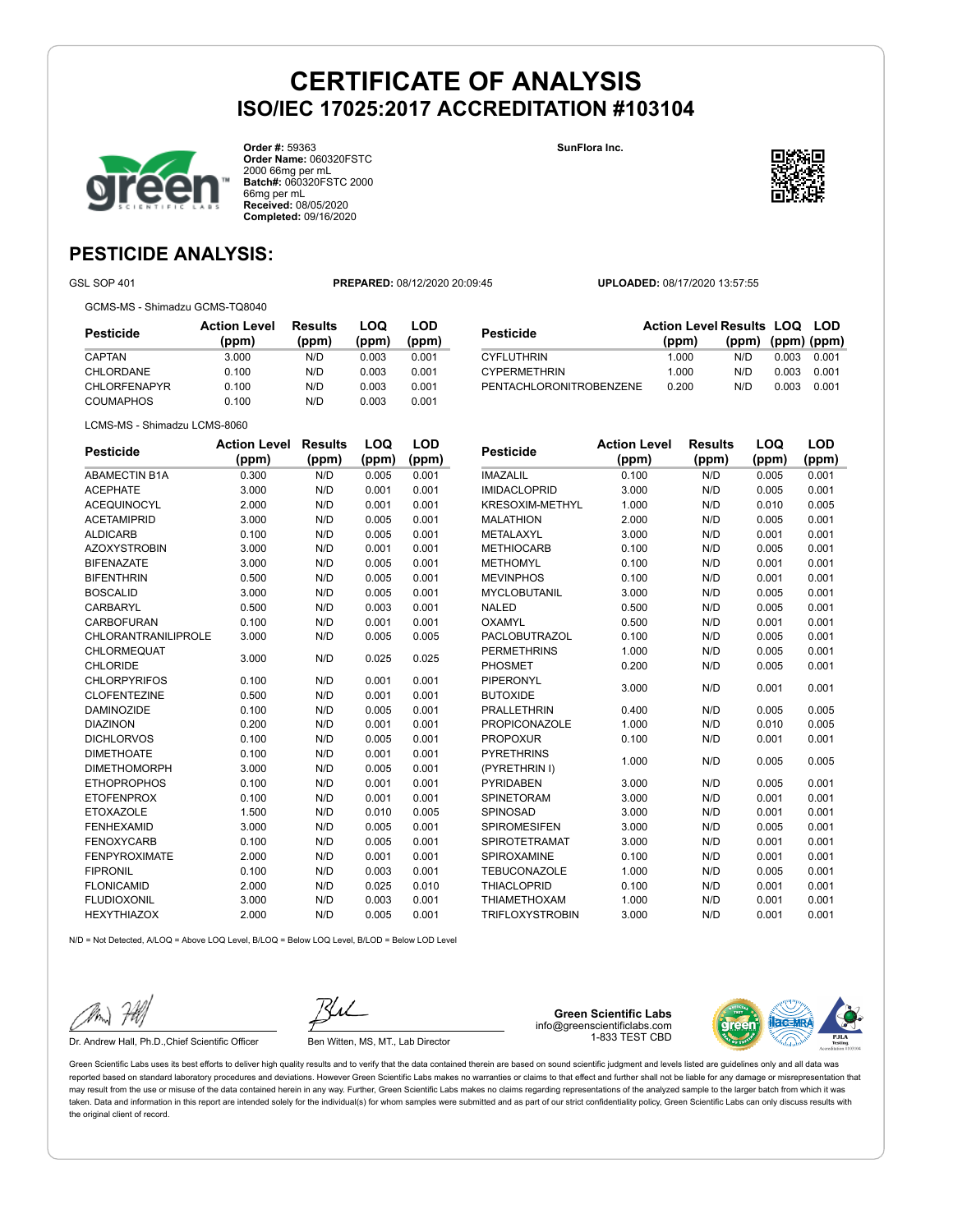



**Order #:** 59363 **Order Name:** 060320FSTC 2000 66mg per mL **Batch#:** 060320FSTC 2000 66mg per mL **Received:** 08/05/2020 **Completed:** 09/16/2020



### **RESIDUAL SOLVENTS:**

Headspace GCMS - Shimadzu GCMS QP2020 with HS20

GSL SOP 405 **Prepared:** 08/12/2020 20:27:43 **Uploaded:** 08/14/2020 14:44:55

| <b>Residual Solvent</b>   | <b>Action Level (ppm)</b> | Results (ppm) | LOQ (ppm) | LOD (ppm)   |
|---------------------------|---------------------------|---------------|-----------|-------------|
| 1,1-DICHLOROETHENE        | 8                         | N/D           | 0.63      | 0.63        |
| 1,2- DICHLOROETHANE       | 2                         | N/D           | 0.12      | 0.02        |
| <b>ACETONE</b>            | 5,000                     | N/D           | 140       | 20          |
| <b>ACETONITRILE</b>       | 410                       | N/D           | 25        | 1           |
| <b>BENZENE</b>            |                           | N/D           |           | 0.5         |
| <b>BUTANE</b>             | 5,000                     | N/D           | 50        | 10          |
| <b>CHLOROFORM</b>         |                           | N/D           |           | 0.5         |
| CIS 1,2-DICHLOROETHENE    | 5                         | N/D           | 0.73      | 0.18        |
| <b>ETHANOL</b>            | 5,000                     | N/D           | 140       | 20          |
| ETHYL ACETATE             | 5,000                     | N/D           | 140       | 20          |
| ETHYL ETHER               | 5,000                     | N/D           | 140       | 20          |
| ETHYLENE OXIDE            |                           | N/D           | $\Omega$  | $\mathbf 0$ |
| <b>ISOPROPYL ALCOHOL</b>  | 5,000                     | N/D           | 140       | 20          |
| METHANOL                  | 3,000                     | N/D           | 100       | 20          |
| <b>METHYLENE CHLORIDE</b> | 125                       | N/D           | 0.15      | 0.15        |
| N-HEPTANE                 | 5,000                     | N/D           | 140       | 20          |
| N-HEXANE                  | 290                       | N/D           | 18        | 10          |
| <b>PENTANE</b>            | 5,000                     | N/D           | 140       | 20          |
| <b>PROPANE</b>            | 5,000                     | N/D           | 20        |             |
| <b>TOLUENE</b>            | 890                       | N/D           | 53        |             |
| TRANS 1,2-DICHLOROETHENE  | 5                         | N/D           | 0.73      | 0.18        |
| <b>TRICHLOROETHENE</b>    |                           | N/D           |           | 0.5         |
| <b>XYLENES</b>            | 150                       | N/D           | 130       | 20          |

Dr. Andrew Hall, Ph.D., Chief Scientific Officer Ben Witten, MS, MT., Lab Director

**Green Scientific Labs** info@greenscientificlabs.com 1-833 TEST CBD

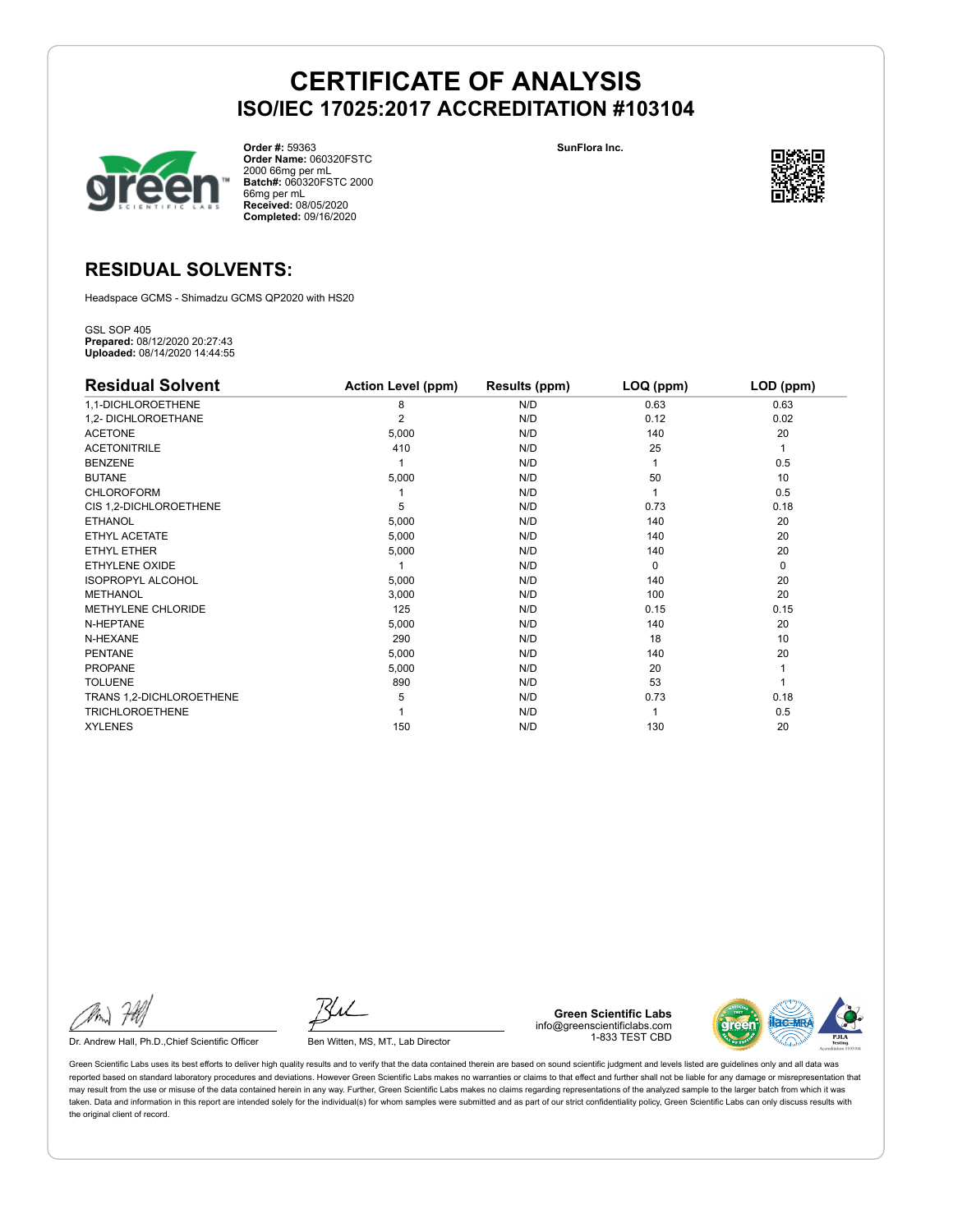

**Order #:** 59363 **Order Name:** 060320FSTC 2000 66mg per mL **Batch#:** 060320FSTC 2000 66mg per mL **Received:** 08/05/2020 **Completed:** 09/16/2020

**SunFlora Inc.**

**Microbial Analysis** GSL SOP 406 **Uploaded:** 08/17/2020 10:18:24



### **Microbial Analysis:**

PCR - Agilent AriaMX

## **MICROBIAL ANALYSIS:**

PCR - Agilent AriaMX

| <b>Test</b>          | <b>SOP</b> | <b>Test Method</b> | Device Used       | <b>LOD</b>                          | <b>Allowable</b><br>Criteria  | <b>Actual Result Pass/Fail</b> |             |
|----------------------|------------|--------------------|-------------------|-------------------------------------|-------------------------------|--------------------------------|-------------|
| TOTAL YEAST AND MOLD | 406.01     | USP 61/62+         | <b>ARIAMX PCR</b> | CFU/G BY<br><b>SAMPLE</b><br>TYPE** | 10,000 CFU/G                  | NOT DETECTED                   | <b>PASS</b> |
| STEC E. COLI*        | 406.01     | USP 61/62+         | <b>ARIAMX PCR</b> | 1 CFU/G**                           | DETECT/NOT<br><b>DETECTED</b> | <b>NOT DETECTED</b>            | <b>PASS</b> |
| PATHOGENIC E. COLI   | 406.01     | USP 61/62+         | <b>ARIAMX PCR</b> | 1 CFU/G**                           | DETECT/NOT<br><b>DETECTED</b> | NOT DETECTED                   | <b>PASS</b> |
| SALMONELLA*          | 406.01     | USP 61/62+         | <b>ARIAMX PCR</b> | 1 CFU/G**                           | DETECT/NOT<br><b>DETECTED</b> | NOT DETECTED                   | <b>PASS</b> |

† USP 61 (enumeration of bacteria TAC, TYM, and ENT/Coliform), USP 62 (identifying specific species E.coli Aspergillus etc)

\* STEC and Salmonella run as Multiplex

\*\* CFU/g Calculation based on MIP/Extract matrix

\*\*\* Flavus = 2 Copies of DNA / Fumigatis = 2 Copies of DNA Niger = 20 Copies of DNA / Terrus = 10 copies of DNA

Dr. Andrew Hall, Ph.D., Chief Scientific Officer Ben Witten, MS, MT., Lab Director

**Green Scientific Labs** info@greenscientificlabs.com 1-833 TEST CBD